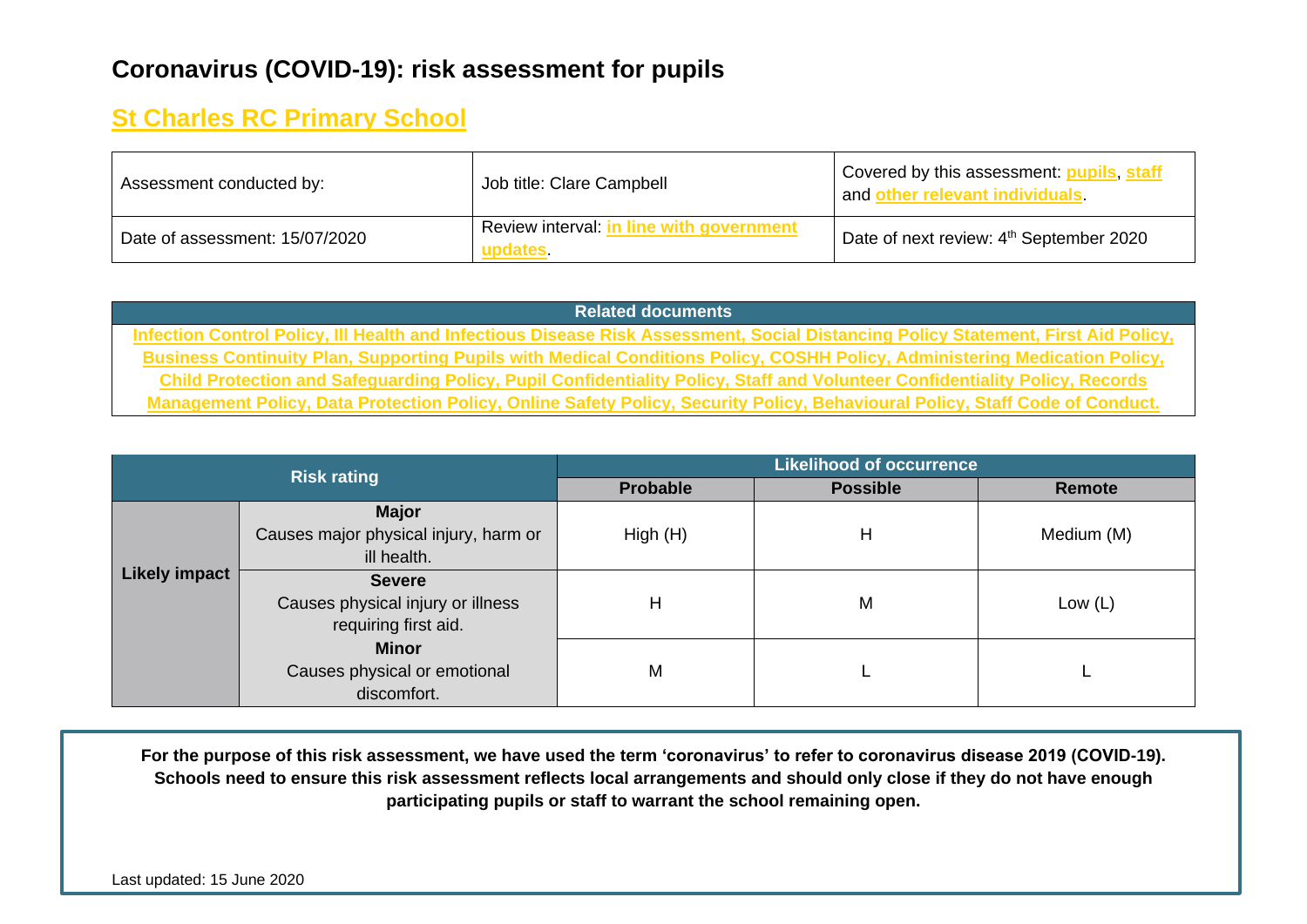**Please note the term "parents" refers to any parents whose children are attending school. Furthermore, the term "pupils" refers to those attending school – all other pupils should learn from home.** 

| <b>Area for</b><br>concern                 | <b>Risk</b><br>rating<br>prior<br>to<br>action<br>H/M/L | <b>Recommended controls</b>                                                                                                                                                                                                                                                                                                                                                                                                                                                                                                                                                                                                                                                                                                                                                                                                                                                                                                                                                                                                                                                                                               | $\ln$<br>place?<br>Yes/No | By whom?           | <b>Deadline</b> | <b>Risk rating</b><br>following<br>action<br>H/M/L |
|--------------------------------------------|---------------------------------------------------------|---------------------------------------------------------------------------------------------------------------------------------------------------------------------------------------------------------------------------------------------------------------------------------------------------------------------------------------------------------------------------------------------------------------------------------------------------------------------------------------------------------------------------------------------------------------------------------------------------------------------------------------------------------------------------------------------------------------------------------------------------------------------------------------------------------------------------------------------------------------------------------------------------------------------------------------------------------------------------------------------------------------------------------------------------------------------------------------------------------------------------|---------------------------|--------------------|-----------------|----------------------------------------------------|
| Awareness of<br>policies and<br>procedures | н                                                       | All staff, pupils and volunteers are aware of all relevant policies and<br>procedures including, but not limited to, the following:<br><b>Social Distancing Policy Statement</b><br><b>Health and Safety Policy</b><br><b>Infection Control Policy</b><br><b>First Aid Policy</b><br>All staff have regard to all relevant guidance and legislation including,<br>but not limited to, the following:<br>The Reporting of Injuries, Diseases and Dangerous<br>Occurrences Regulations (RIDDOR) 2013<br>The Health Protection (Notification) Regulations 2010<br>Public Health England (PHE) (2017) 'Health protection in<br>schools and other childcare facilities'<br>DfE (2020) 'Guidance for teachers, school leaders, carers,<br>parents and students'<br>The relevant staff receive any necessary training that helps minimise<br>the spread of infection, e.g. infection control training.<br>The school keeps up-to-date with advice issued by, but not limited<br>to, the following:<br><b>DfE</b><br><b>NHS</b><br>PHE<br>Department of Health and Social Care<br>The school's local health protection team (HPT) | $\underline{Y}$           | <b>Headteacher</b> | 04/09/20        | M                                                  |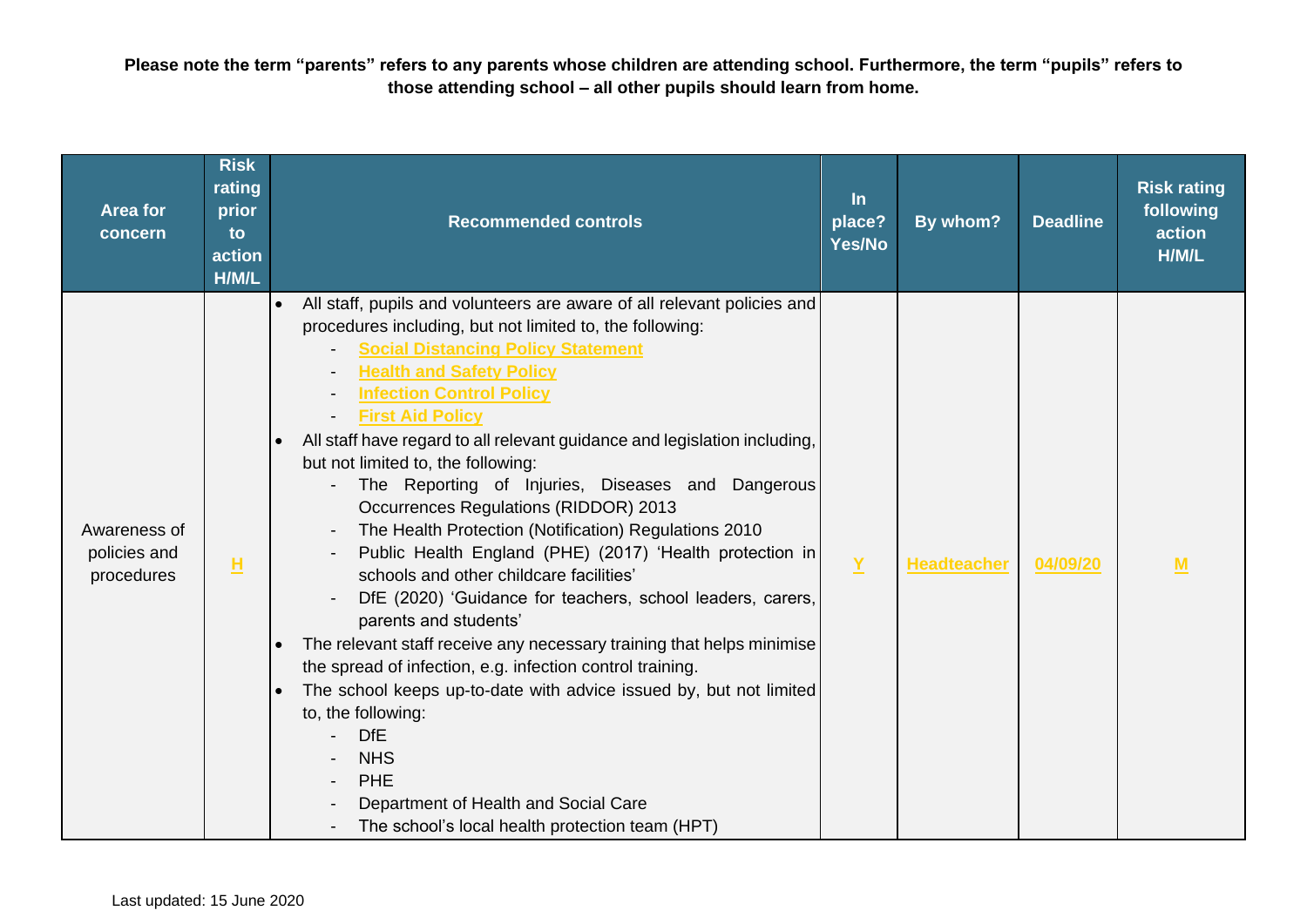| Area for<br>concern      | <b>Risk</b><br>rating<br>prior<br>to<br>action<br>H/M/L | <b>Recommended controls</b>                                                                                                                                                                                                                                                                                                                                                                                                                                                                                                                                                                                                                                                                                                                                                                                                                                                                                                                             | $\ln$<br>place?<br>Yes/No | By whom?           | <b>Deadline</b> | <b>Risk rating</b><br>following<br>action<br>H/M/L |
|--------------------------|---------------------------------------------------------|---------------------------------------------------------------------------------------------------------------------------------------------------------------------------------------------------------------------------------------------------------------------------------------------------------------------------------------------------------------------------------------------------------------------------------------------------------------------------------------------------------------------------------------------------------------------------------------------------------------------------------------------------------------------------------------------------------------------------------------------------------------------------------------------------------------------------------------------------------------------------------------------------------------------------------------------------------|---------------------------|--------------------|-----------------|----------------------------------------------------|
|                          |                                                         | Staff are made aware of the school's coronavirus infection control<br>$\bullet$<br>procedures via email<br>Parents are made aware of the school's coronavirus infection control<br>procedures via letter and social media, and informed that they must<br>contact the school as soon as possible if they believe their child has<br>been exposed to coronavirus.<br>Pupils are made aware of the school's coronavirus infection control<br>procedures via their class teacher and are informed that they must<br>tell a member of staff if they begin to feel unwell.<br>The Staff and Volunteer Confidentiality Policy and Pupil<br>Confidentiality Policy are followed at all times - this includes<br>withholding the names of staff, volunteers and pupils with either<br>confirmed or suspected cases of coronavirus.                                                                                                                              |                           |                    |                 |                                                    |
| Poor hygiene<br>practice | M                                                       | Infection control procedures are adhered to as much as possible in<br>accordance with the <b>Infection Control Policy</b> and relevant guidance<br>from the DfE and PHE.<br>Posters are displayed throughout the school reminding pupils to<br>wash their hands regularly, e.g. before entering and leaving the<br>school.<br>Pupils wash their hands with soap and hot water before and after<br>$\bullet$<br>breaktimes and lunchtimes for no less than 20 seconds.<br>Additional alcohol-based sanitiser (that contains no less than 60<br>$\bullet$<br>percent alcohol) is provided for use where social distancing cannot<br>be adhered to.<br>Sufficient amounts of soap (or hand sanitiser where applicable), hot<br>water, paper towels and lidded bins are supplied in all toilets and<br>kitchen areas.<br>Bar soap is not used, in line with the <b>Infection Control Policy</b> - liquid<br>soap dispensers are installed and used instead. | Y                         | <b>Headteacher</b> | 04/09/20        |                                                    |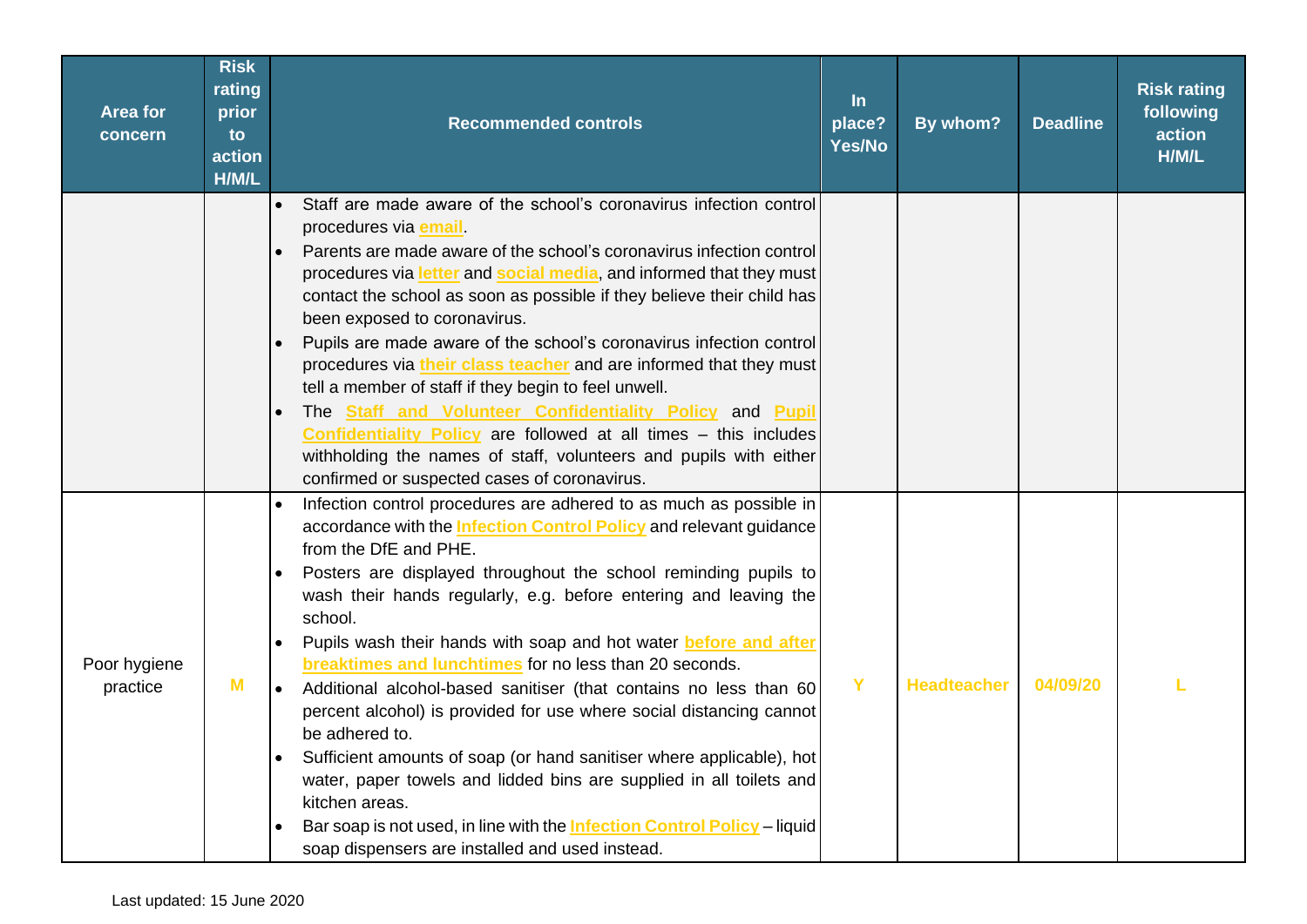| <b>Area for</b><br>concern | <b>Risk</b><br>rating<br>prior<br>to<br>action<br>H/M/L | <b>Recommended controls</b>                                                                                                                                                                                                                                                                                                                                                                                                                                                                                                                                                                                                                                                                                                                                                                                                                                                                                                                                                                                                                                                                                                                     | $\ln$<br>place?<br>Yes/No | By whom?    | <b>Deadline</b> | <b>Risk rating</b><br>following<br>action<br>H/M/L |
|----------------------------|---------------------------------------------------------|-------------------------------------------------------------------------------------------------------------------------------------------------------------------------------------------------------------------------------------------------------------------------------------------------------------------------------------------------------------------------------------------------------------------------------------------------------------------------------------------------------------------------------------------------------------------------------------------------------------------------------------------------------------------------------------------------------------------------------------------------------------------------------------------------------------------------------------------------------------------------------------------------------------------------------------------------------------------------------------------------------------------------------------------------------------------------------------------------------------------------------------------------|---------------------------|-------------|-----------------|----------------------------------------------------|
|                            |                                                         | Pupils are supervised by staff when washing their hands to ensure it<br>$\bullet$<br>is done correctly, where necessary.<br>Pupils are instructed to cough or sneeze into their inner elbow and<br>use a tissue to cover their mouths and noses where possible,<br>disposing of the tissue in lidded bins.<br>Pupils clean their hands after they have coughed or sneezed.<br>$\bullet$<br>Pupils do not share cutlery, cups, drinks or food.<br>$\bullet$<br>[EYFS] The school assesses the ability of EYFS pupils to follow<br>infection control procedures, and additional measures are put in<br>place if they require extra support to follow these measures, e.g.<br>telling stories to support them in understanding how to follow rules.<br>[Pupils with SEND] The school assesses the ability of pupils with<br>SEND to follow infection control procedures, and additional<br>measures are put in place if they require extra support to follow these<br>measures.<br>Pupils whose behaviour is purposefully contrary to the infection<br>control measures in place will be disciplined in line with the<br><b>Behavioural Policy</b> |                           |             |                 |                                                    |
| III health                 | н                                                       | The school is consistent in its approach to the management of<br>suspected and confirmed cases of coronavirus.<br>Staff are informed of the symptoms of possible coronavirus infection,<br>e.g. a cough, difficulty breathing and a high temperature, and are<br>kept up-to-date with national guidance about the signs, symptoms<br>and transmission of coronavirus.<br>Any pupil who displays signs of being unwell is immediately referred<br>to the <b>school nurse</b> .<br>Where the school nurse is unavailable, staff act in line with the<br>Infection Control Policy and ensure that any unwell pupils are                                                                                                                                                                                                                                                                                                                                                                                                                                                                                                                            | $\mathbf{y}$              | headteacher | 04/09/20        | M                                                  |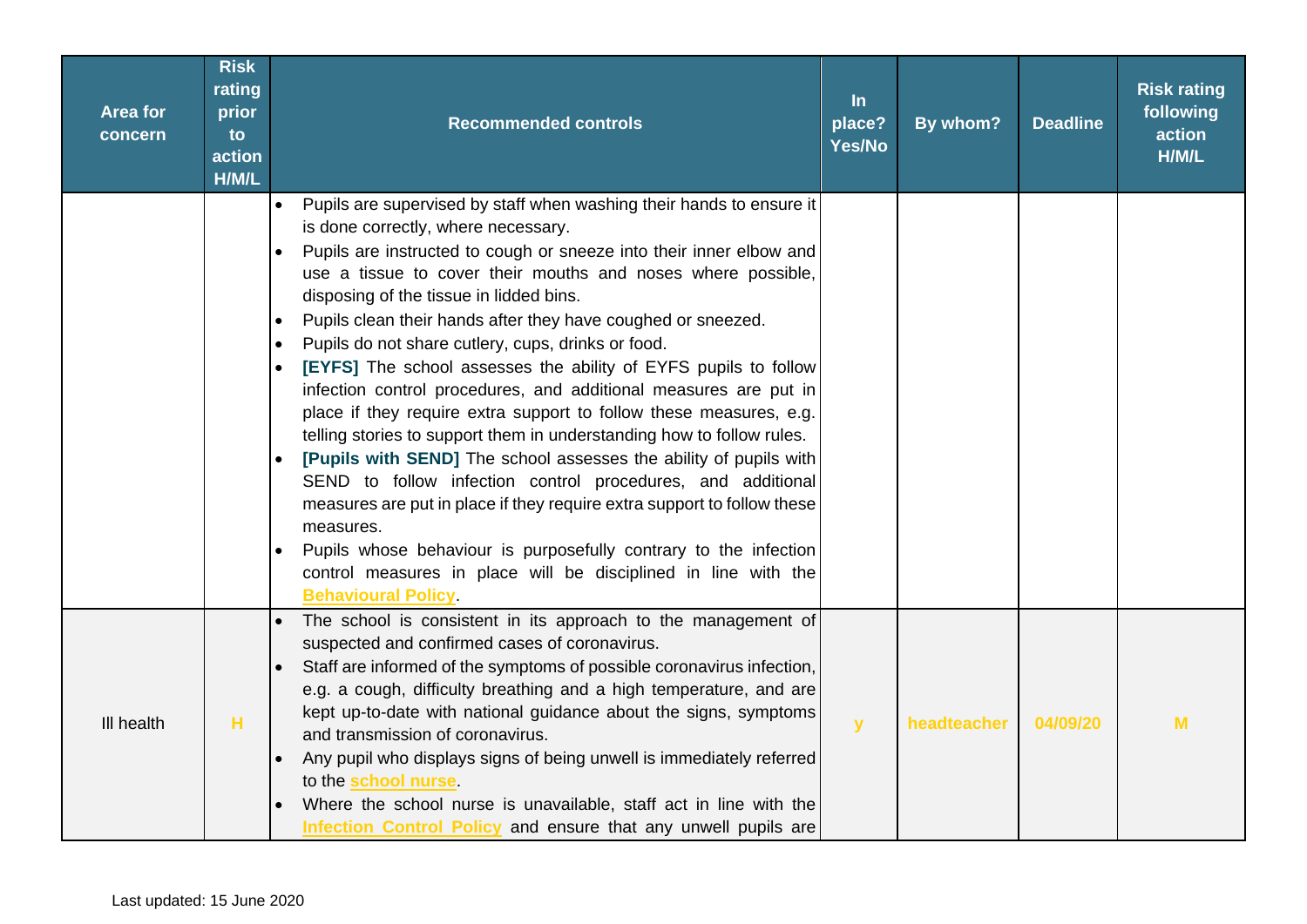| <b>Area for</b><br>concern | <b>Risk</b><br>rating<br>prior<br>to<br>action<br>H/M/L | <b>Recommended controls</b>                                                                                                                                                                       | $\ln$<br>place?<br>Yes/No | By whom? | <b>Deadline</b> | <b>Risk rating</b><br>following<br>action<br>H/M/L |
|----------------------------|---------------------------------------------------------|---------------------------------------------------------------------------------------------------------------------------------------------------------------------------------------------------|---------------------------|----------|-----------------|----------------------------------------------------|
|                            |                                                         | moved to an empty room whilst they wait for their parent to collect<br>them.                                                                                                                      |                           |          |                 |                                                    |
|                            |                                                         | Pupils displaying symptoms of coronavirus do not come into contact<br>with other pupils and as few staff as possible, whilst still ensuring the<br>pupil is safe.                                 |                           |          |                 |                                                    |
|                            |                                                         | The relevant member of staff calls for emergency assistance<br>immediately if the pupil's symptoms worsen.                                                                                        |                           |          |                 |                                                    |
|                            |                                                         | The parents of an unwell pupil are informed of the situation as soon<br>$\bullet$<br>as possible by a member of staff.                                                                            |                           |          |                 |                                                    |
|                            |                                                         | Where contact with a pupil's parents cannot be made, appropriate<br>procedures are followed in accordance with those outlined in<br>governmental guidance and the <b>Infection Control Policy</b> |                           |          |                 |                                                    |
|                            |                                                         | Unwell pupils who are waiting to go home are kept in an area where<br>they can be at least two metres away from others.                                                                           |                           |          |                 |                                                    |
|                            |                                                         | Areas used by unwell pupils who need to go home are thoroughly<br>cleaned once vacated.                                                                                                           |                           |          |                 |                                                    |
|                            |                                                         | If unwell pupils are waiting to go home, they are instructed to use<br>different toilets to the rest of the school to minimise the spread of<br>infection.                                        |                           |          |                 |                                                    |
|                            |                                                         | Parents are advised to contact 999 if their child becomes seriously ill<br>or their life is at risk.                                                                                              |                           |          |                 |                                                    |
|                            |                                                         | Any medication given to ease the unwell individual's symptoms, e.g.<br>$\bullet$<br>paracetamol, is administered in accordance with the <b>Administering</b><br><b>Medications Policy</b>         |                           |          |                 |                                                    |
|                            |                                                         | PPE is worn where required.                                                                                                                                                                       |                           |          |                 |                                                    |
|                            |                                                         | Parents are informed via letter not to bring their children to school or                                                                                                                          |                           |          |                 |                                                    |
|                            |                                                         | onto the school premises if they show signs of being unwell and/or                                                                                                                                |                           |          |                 |                                                    |
|                            |                                                         | believe they have been exposed to coronavirus.                                                                                                                                                    |                           |          |                 |                                                    |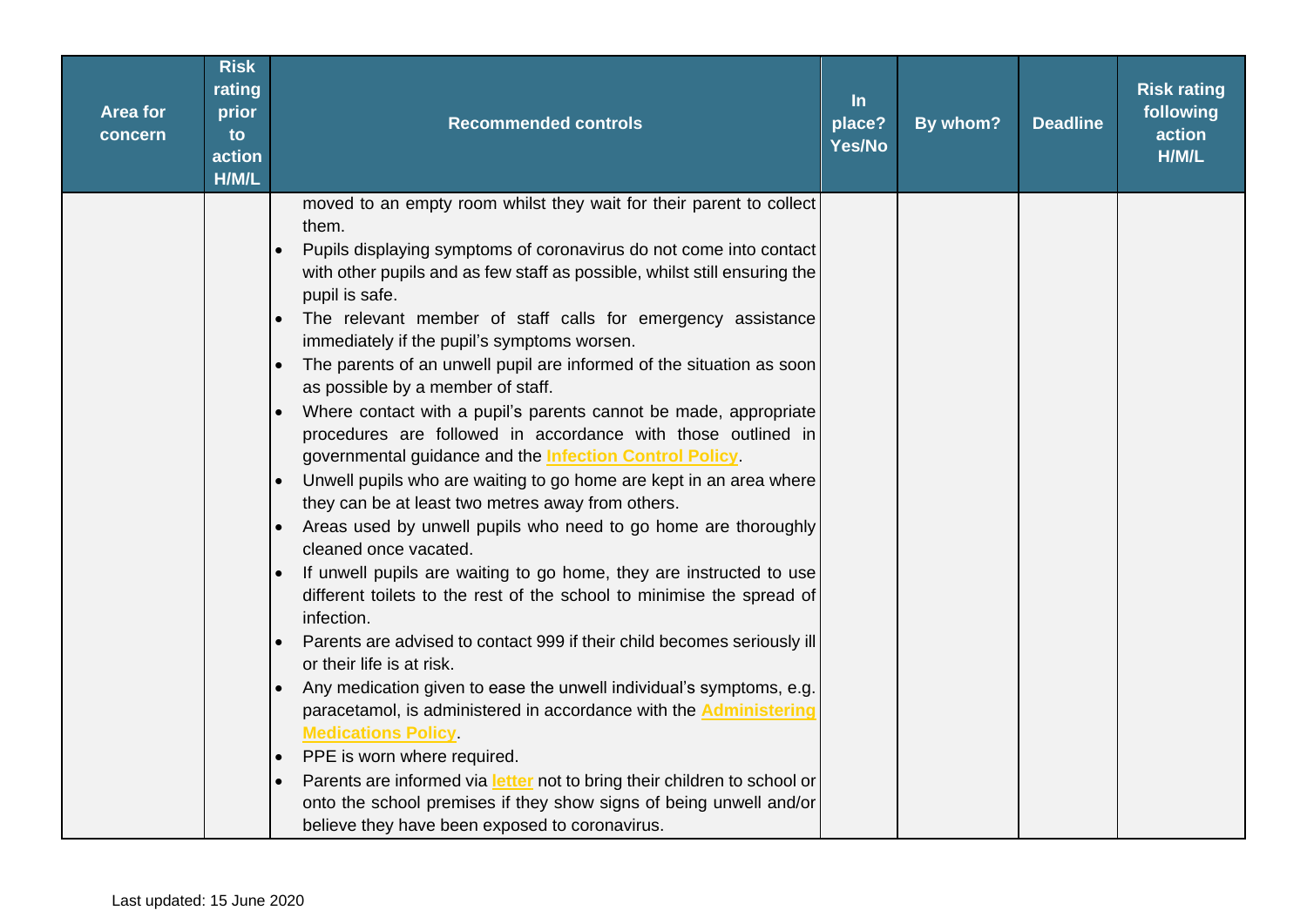| <b>Area for</b><br>concern   | <b>Risk</b><br>rating<br>prior<br>to<br>action<br>H/M/L | <b>Recommended controls</b>                                                                                                                                                                                                                                                                                                                                                                                                                                                                                                                                                                                                                                                                                                                                                                                                                             | $\ln$<br>place?<br>Yes/No | By whom?           | <b>Deadline</b> | <b>Risk rating</b><br>following<br>action<br>H/M/L |
|------------------------------|---------------------------------------------------------|---------------------------------------------------------------------------------------------------------------------------------------------------------------------------------------------------------------------------------------------------------------------------------------------------------------------------------------------------------------------------------------------------------------------------------------------------------------------------------------------------------------------------------------------------------------------------------------------------------------------------------------------------------------------------------------------------------------------------------------------------------------------------------------------------------------------------------------------------------|---------------------------|--------------------|-----------------|----------------------------------------------------|
|                              |                                                         | Pupils who have displayed symptoms of coronavirus self-isolate for<br>$\bullet$<br>14 days before returning to school.<br>Unwell pupils, staff, and those that have been in contact with them<br>$\bullet$<br>have access to testing.<br>If a test comes back positive, the close contacts of the person with<br>coronavirus are required to self-isolate for 14 days before returning<br>to school.                                                                                                                                                                                                                                                                                                                                                                                                                                                    |                           |                    |                 |                                                    |
| Insufficient<br>cleaning     | H                                                       | The <b>SBM</b> monitors the cleaning standards of school cleaning<br>contractors and discusses any additional measures required to<br>prevent the spread of coronavirus.<br>The <b>SBM</b> arranges enhanced cleaning to be undertaken where<br>required - advice about enhanced cleaning protocols is sought from<br>the local HTP.<br>Spillages of bodily fluids, e.g. respiratory and nasal discharges, are<br>$\bullet$<br>cleaned up immediately in line with the <b>Infection Control Policy</b> ,<br>using PPE at all times.<br>All shared school equipment, such as cups, plates, and utensils, is<br>thoroughly cleaned before and after use.<br>Cleaners are employed by the school to carry out daily, thorough<br>cleaning that follows national guidance and is compliant with the<br><b>COSHH Policy and the Health and Safety Policy</b> | Y                         | <b>Headteacher</b> | 04/09/20        | M                                                  |
| Lack of social<br>distancing | н                                                       | Social distancing measures are implemented in line with the <b>Social</b><br>$\bullet$<br><b>Distancing Policy Statement</b><br>Pupils are kept in small groups, or 'bubbles', of 15 or less, with the<br>same teacher each day, and are not permitted to mix with other<br>groups.<br>Pupils queue two metres apart at entrances and exits.<br>Pupils sit at least two chairs away from their peers in classrooms and<br>at lunchtime where possible.                                                                                                                                                                                                                                                                                                                                                                                                  | Y                         | <b>Headteacher</b> | 04/09/20        | M                                                  |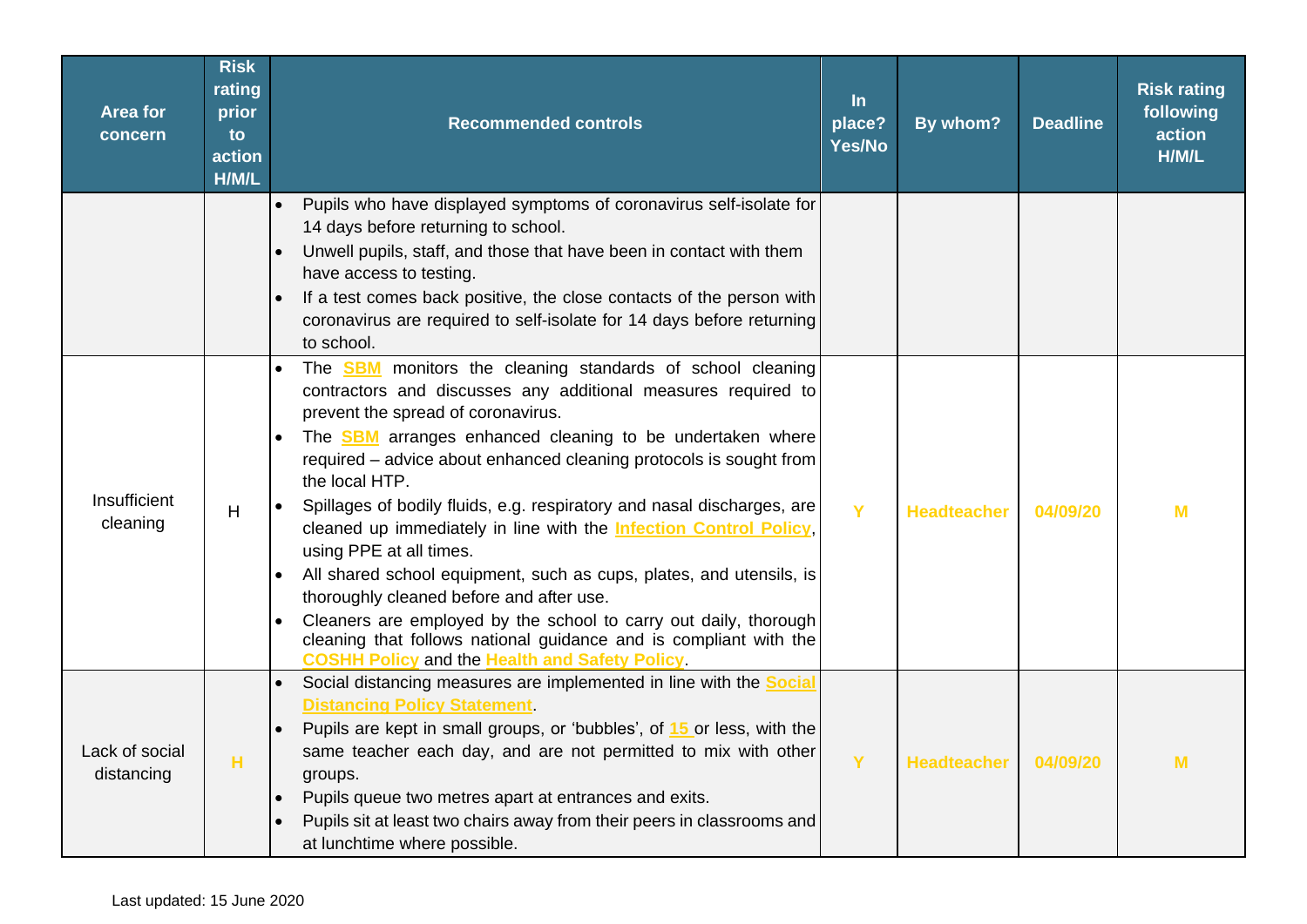| Area for<br>concern      | <b>Risk</b><br>rating<br>prior<br>to<br>action<br>H/M/L | <b>Recommended controls</b>                                                                                                                                                                                                                                                                                                                                                                                                                                                                                                                                                                                                                                                                                                                                                                                                                                                                                                                                                                                                                                                                                                                                                                                                                                                                                                                                                                                | In<br>place?<br>Yes/No | By whom?           | <b>Deadline</b> | <b>Risk rating</b><br>following<br>action<br>H/M/L |
|--------------------------|---------------------------------------------------------|------------------------------------------------------------------------------------------------------------------------------------------------------------------------------------------------------------------------------------------------------------------------------------------------------------------------------------------------------------------------------------------------------------------------------------------------------------------------------------------------------------------------------------------------------------------------------------------------------------------------------------------------------------------------------------------------------------------------------------------------------------------------------------------------------------------------------------------------------------------------------------------------------------------------------------------------------------------------------------------------------------------------------------------------------------------------------------------------------------------------------------------------------------------------------------------------------------------------------------------------------------------------------------------------------------------------------------------------------------------------------------------------------------|------------------------|--------------------|-----------------|----------------------------------------------------|
|                          |                                                         | Lesson start and end times are staggered to reduce the number of<br>$\bullet$<br>pupils in the corridors at once.<br>Breaktimes and lunchtimes are staggered to reduce the number of<br>pupils congregating in break and lunch areas at once.<br>Pick-up and drop-off times are staggered to reduce the number of<br>parents on or near the school premises at once.<br>The school implements other social distancing measures where<br>necessary, e.g. one-way systems in busy corridors and staircases.<br>[EYFS] The school assesses the ability of EYFS pupils to follow<br>social distancing procedures, and additional measures are put in<br>place if they require extra support to follow these measures, e.g.<br>telling stories to support them in understanding how to follow rules.<br>[Pupils with SEND] The school assesses the ability of pupils with<br>SEND to follow social distancing procedures, and additional<br>measures are put in place if they require extra support to follow these<br>measures.<br>Pupils whose behaviour is purposefully contrary to the social<br>distancing measures in place will be disciplined in line with the<br><b>Behavioural Policy</b><br>Parents are informed of the social distancing rules they must follow<br>$\bullet$<br>on or near the school premises, e.g. not congregating outside the<br>school when waiting to pick up their children. |                        |                    |                 |                                                    |
| Lack of<br>communication | M                                                       | The school nurse reports immediately to the headteacher about<br>any cases of suspected coronavirus, even if they are unsure.<br>The <b>headteacher</b> contacts the local HPT immediately about any<br>$\bullet$<br>suspected cases of coronavirus, even if they are unsure, and<br>discusses if any further action needs to be taken.<br>Schools put into place any actions or precautions advised by their<br>local HPT.                                                                                                                                                                                                                                                                                                                                                                                                                                                                                                                                                                                                                                                                                                                                                                                                                                                                                                                                                                                | Y                      | <b>Headteacher</b> | 04/09/20        | M                                                  |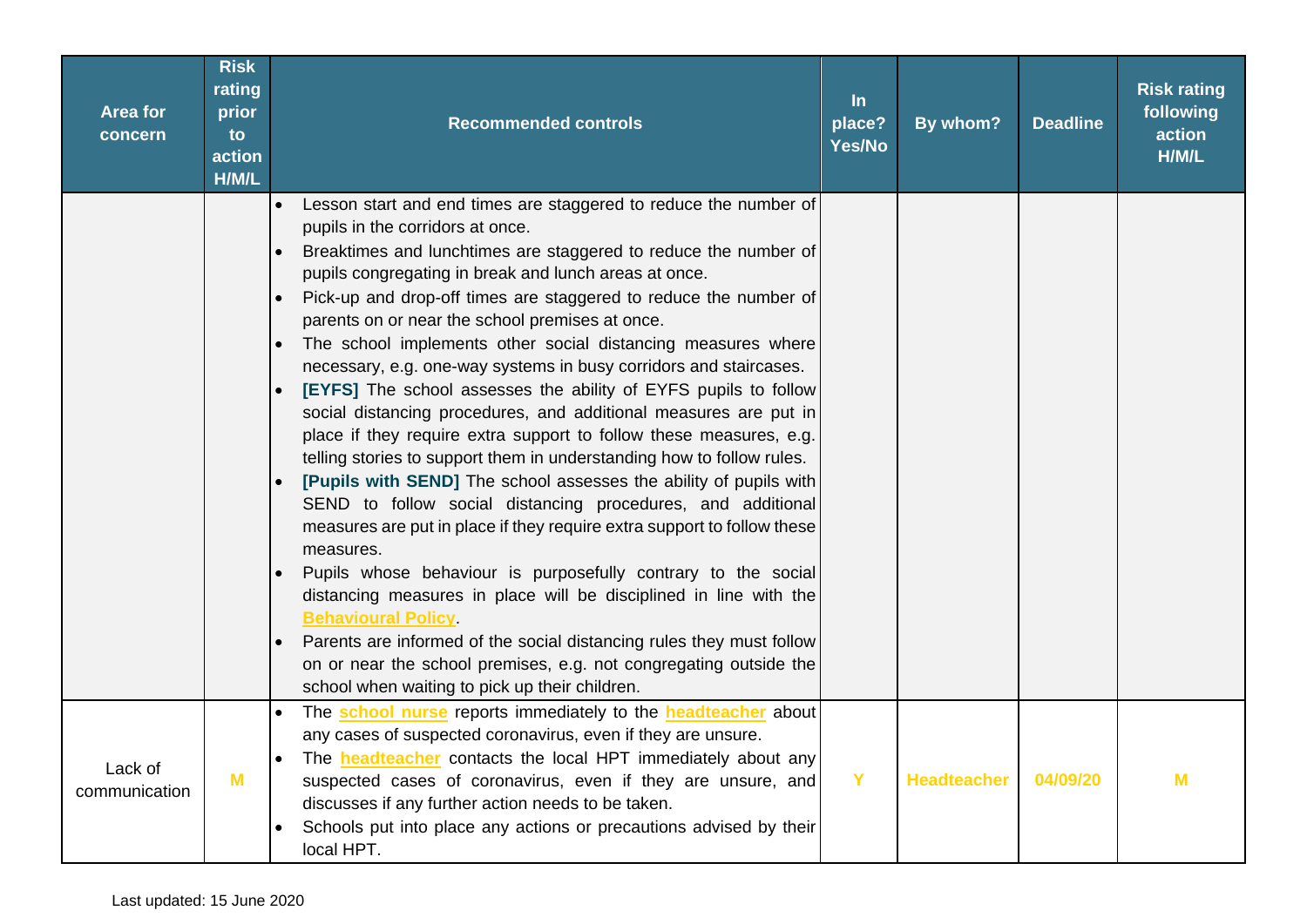| <b>Area for</b><br>concern                | <b>Risk</b><br>rating<br>prior<br>to<br>action<br>H/M/L | <b>Recommended controls</b>                                                                                                                                                                                                                                                                                                                                                                                                                                                                                                                                                                                                                                                                                                                                                                                                                                                                                                                       | $\ln$<br>place?<br>Yes/No | By whom?           | <b>Deadline</b> | <b>Risk rating</b><br>following<br>action<br>H/M/L |
|-------------------------------------------|---------------------------------------------------------|---------------------------------------------------------------------------------------------------------------------------------------------------------------------------------------------------------------------------------------------------------------------------------------------------------------------------------------------------------------------------------------------------------------------------------------------------------------------------------------------------------------------------------------------------------------------------------------------------------------------------------------------------------------------------------------------------------------------------------------------------------------------------------------------------------------------------------------------------------------------------------------------------------------------------------------------------|---------------------------|--------------------|-----------------|----------------------------------------------------|
|                                           |                                                         | Schools contact their local HPT for specific recommendations for<br>$\bullet$<br>their school, e.g. boarding schools.<br>Schools keep pupils and parents adequately updated about any<br>changes to infection control procedures as necessary.<br>The school communicates with parents via letter regarding any<br>changes to school procedures which are affected by the coronavirus<br>pandemic, whether their child will be able to attend school, and what<br>protective measures the school is implementing to keep their child<br>safe.<br>Pupils attending school are informed of social distancing rules and<br>how to maintain good levels of personal hygiene.<br>Staff are kept informed of infection control arrangements and<br>changes to procedures, including any decisions to reopen the school<br>to more pupils.<br>The <b>SLT</b> is actively present around school to provide additional<br>support, advice and reassurance. |                           |                    |                 |                                                    |
| Poor mental<br>health and<br>safeguarding | н                                                       | The school provides opportunities for pupils and staff to talk about<br>their mental health and experiences during the pandemic.<br>Pupils have access to pastoral support and activities, e.g.<br>opportunities to renew and develop friendships.<br>Staff are vigilant in discerning pupil mental health and report any<br>concerns to the <b>pastoral care leader</b> .<br>Staff are sensitive to pupils' needs and worries.<br>Safeguarding issues are managed in line with the <b>Child Protection</b><br>and Safeguarding Policy<br>Bereavement is managed in line with the Bereavement Policy.<br>The <b>SLT</b> considers the mental health needs of staff and implements<br>flexible working practices where needed.                                                                                                                                                                                                                     | Y                         | <b>Headteacher</b> | 04/09/20        |                                                    |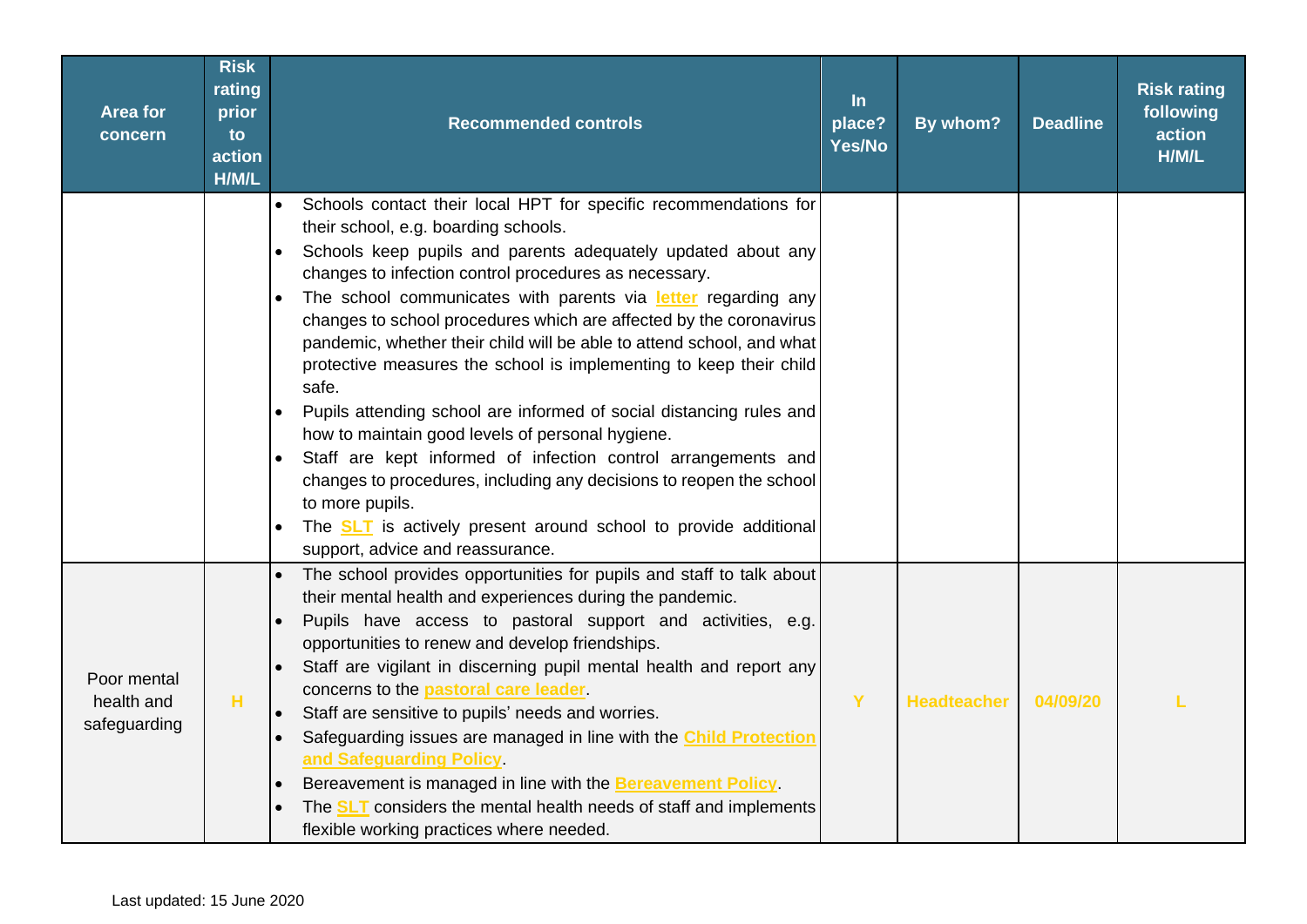| <b>Area for</b><br>concern                               | <b>Risk</b><br>rating<br>prior<br>to<br>action<br>H/M/L | <b>Recommended controls</b>                                                                                                                                                                                                                                                                                                                                                                                                                                                                                                                                                                                                                                                                                                                                                                                                                                                                                                                                                                                                                                                                                        | $\ln$<br>place?<br>Yes/No | By whom?           | <b>Deadline</b> | <b>Risk rating</b><br>following<br>action<br>H/M/L |
|----------------------------------------------------------|---------------------------------------------------------|--------------------------------------------------------------------------------------------------------------------------------------------------------------------------------------------------------------------------------------------------------------------------------------------------------------------------------------------------------------------------------------------------------------------------------------------------------------------------------------------------------------------------------------------------------------------------------------------------------------------------------------------------------------------------------------------------------------------------------------------------------------------------------------------------------------------------------------------------------------------------------------------------------------------------------------------------------------------------------------------------------------------------------------------------------------------------------------------------------------------|---------------------------|--------------------|-----------------|----------------------------------------------------|
|                                                          |                                                         | The school has a trained DSL on site – where this is not possible, a<br>$\bullet$<br>trained DSL working from home is able to be contacted remotely, or<br>the school shares a DSL with another school.<br>Vulnerable pupils attend school, unless this is deemed unsafe and/or<br>it is decided by the <b>DSL</b> and their parents that this goes against the<br>pupil's best interests.<br>Where needed, the school carries out a <b>Coronavirus (COVID-19):</b><br><b>Return to School Risk Assessment for Individual Pupils</b><br>The children of critical workers attend school.<br>$\bullet$<br>The school takes an attendance register and completes the DfE's<br>online Educational Setting Status form.                                                                                                                                                                                                                                                                                                                                                                                                 |                           |                    |                 |                                                    |
| Access to<br>education, work,<br>and wrap-around<br>care | н                                                       | Pupils working from home are assigned work to complete in a<br>timeframe set by their teacher.<br>The <b>headteacher</b> maintains their plan for pupils' continued<br>education during partial school closure to ensure there is minimal<br>disruption to pupils' learning $-$ this includes their plan to monitor<br>pupils' learning while not in school.<br>The Behavioural Policy and Staff Code of Conduct are adhered<br>to at all times, even while working remotely.<br>The <b>headteacher</b> ensures all pupils have access to schoolwork and<br>the necessary reading materials at home, prior to school closure.<br>Pupils receive, complete and submit schoolwork online in line with<br>the Online Safety Policy.<br>The <b>headteacher</b> works with the <b>ICT technicians</b> to ensure that all<br>technology used is accessible to all pupils - alternative arrangements<br>are put in place where required.<br>The <b>headteacher</b> liaises with the relevant organisations to ensure<br>adequate provision is in place for pupils to be able to work from<br>home, e.g. learning support. | Y                         | <b>Headteacher</b> | 04/09/20        | M                                                  |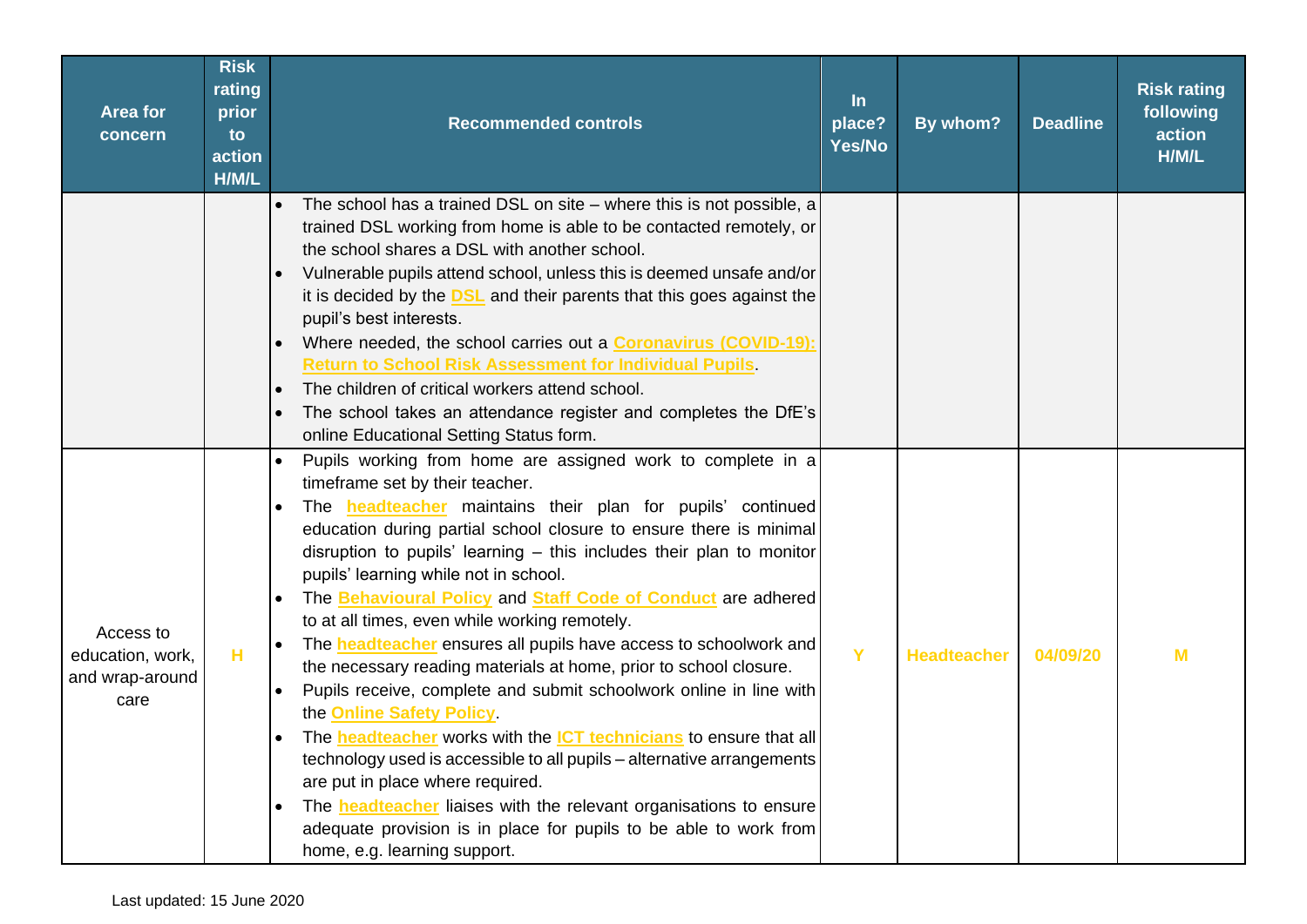| <b>Area for</b><br>concern | <b>Risk</b><br>rating<br>prior<br>to<br>action<br>H/M/L | <b>Recommended controls</b>                                                                                                                                                                                                                                                                                                                                                                                                                                                                                                                                                                                                                                                                                                                                                                                                                                                                                                                                                                                                                                                                                                                                                                                                                                                                                                                                                                                                                                                                                                                                                                                                                                                                                                                                                                                                                                                        | $\ln$<br>place?<br>Yes/No | By whom? | <b>Deadline</b> | <b>Risk rating</b><br>following<br>action<br>H/M/L |
|----------------------------|---------------------------------------------------------|------------------------------------------------------------------------------------------------------------------------------------------------------------------------------------------------------------------------------------------------------------------------------------------------------------------------------------------------------------------------------------------------------------------------------------------------------------------------------------------------------------------------------------------------------------------------------------------------------------------------------------------------------------------------------------------------------------------------------------------------------------------------------------------------------------------------------------------------------------------------------------------------------------------------------------------------------------------------------------------------------------------------------------------------------------------------------------------------------------------------------------------------------------------------------------------------------------------------------------------------------------------------------------------------------------------------------------------------------------------------------------------------------------------------------------------------------------------------------------------------------------------------------------------------------------------------------------------------------------------------------------------------------------------------------------------------------------------------------------------------------------------------------------------------------------------------------------------------------------------------------------|---------------------------|----------|-----------------|----------------------------------------------------|
|                            |                                                         | Pupils who are learning remotely off-site are expected to adhere to<br>$\bullet$<br>the Behavioural Policy and the Pupil Remote Learning Policy,<br>where applicable.<br>The school manages the use of parents' and pupils' contact details<br>in line with the Data Protection Policy and Records Management<br>Policy, e.g. collecting emails to send schoolwork to pupils.<br>The <b>headteacher</b> liaises with other schools to find pupils temporary<br>$\bullet$<br>places at a different school if their usual school has to close.<br>The <b>headteacher</b> accepts pupils from other schools where<br>$\bullet$<br>necessary to help children access essential education during the<br>coronavirus pandemic.<br>The <b>headteacher</b> ensures there are enough staff in school to cover<br>$\bullet$<br>the number of pupils in attendance, as well as additional staff to cover<br>staff who may become absent due to illness.<br>Clinically vulnerable staff, and staff who live with someone extremely<br>clinically vulnerable, are supported to work from home where<br>possible, or given the safest possible on-site role that allows for strict<br>social distancing.<br>Where needed, the school carries out a <b>Coronavirus (COVID-19):</b><br>Working on the School Site Risk Assessment for Individual<br><b>Staff</b><br>Extremely clinically vulnerable staff must not attend work and are<br>$\bullet$<br>supported to work from home where possible.<br>The headteacher decides whether wrap-around care, e.g. breakfast<br>club, will be provided at this time.<br>A separate risk assessment is carried out for each form of wrap-<br>around care provision before it resumes.<br>Following the risk assessment, the <b>headteacher</b> decides whether<br>the wrap-around care will resume and, if so, on what terms it will<br>operate, such as: |                           |          |                 |                                                    |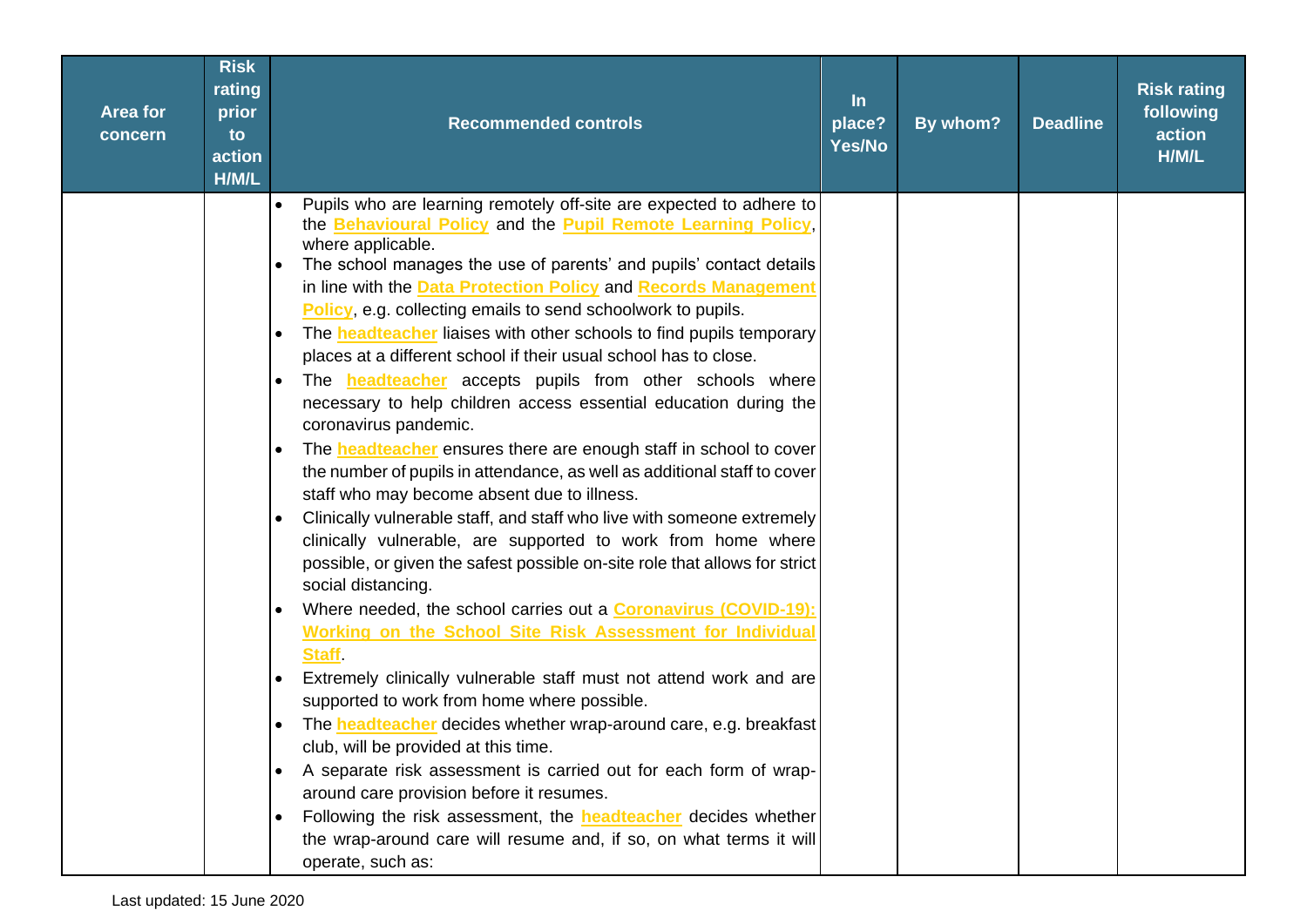| <b>Area for</b><br>concern | <b>Risk</b><br>rating<br>prior<br>to<br>action<br>H/M/L | <b>Recommended controls</b>                                                                                                                                                                                                                                                                                                                                                                                                                                                                                                                                                                                                                                                                                                                                                                                                                                                              | <u>In</u><br>place?<br>Yes/No | By whom?           | <b>Deadline</b> | <b>Risk rating</b><br>following<br>action<br>H/M/L |
|----------------------------|---------------------------------------------------------|------------------------------------------------------------------------------------------------------------------------------------------------------------------------------------------------------------------------------------------------------------------------------------------------------------------------------------------------------------------------------------------------------------------------------------------------------------------------------------------------------------------------------------------------------------------------------------------------------------------------------------------------------------------------------------------------------------------------------------------------------------------------------------------------------------------------------------------------------------------------------------------|-------------------------------|--------------------|-----------------|----------------------------------------------------|
|                            |                                                         | Pupils stay in the same groups that they are in during lessons.<br>Pupils follow social distancing strictly.<br>Only vulnerable and/or disadvantaged pupils have access to<br>wrap-around care, e.g. a breakfast club for pupils receiving<br>FSM.<br>The children of critical workers have access to wrap-around<br>care if they cannot be looked after safely at home, e.g. if their<br>parent is still at work when the regular school day finishes.                                                                                                                                                                                                                                                                                                                                                                                                                                  |                               |                    |                 |                                                    |
| Vacant premises H          |                                                         | Access to the school is restricted - additional security is arranged<br>and put in place in line with the <b>Security Policy</b><br>The headteacher and site manager remain on call in case of an<br>emergency or if access to the school is required.<br>External signage is visible to show that the school is closed and that<br>access is restricted.<br>Valuable school property and equipment is identified and reasonable<br>measures are put in place to ensure security.<br>The site manager ensures the school premises is safe to return to<br>before school activity resumes.<br>Any hazards are reported to the <b>headteacher</b> as soon as possible<br>and issues are resolved prior to school returning to usual business.<br>The <b>headteacher</b> ensures the school reopens only when it is safe<br>and advisable to do so, in line with local and national advice. | Y                             | <b>Headteacher</b> | 04/09/20        |                                                    |